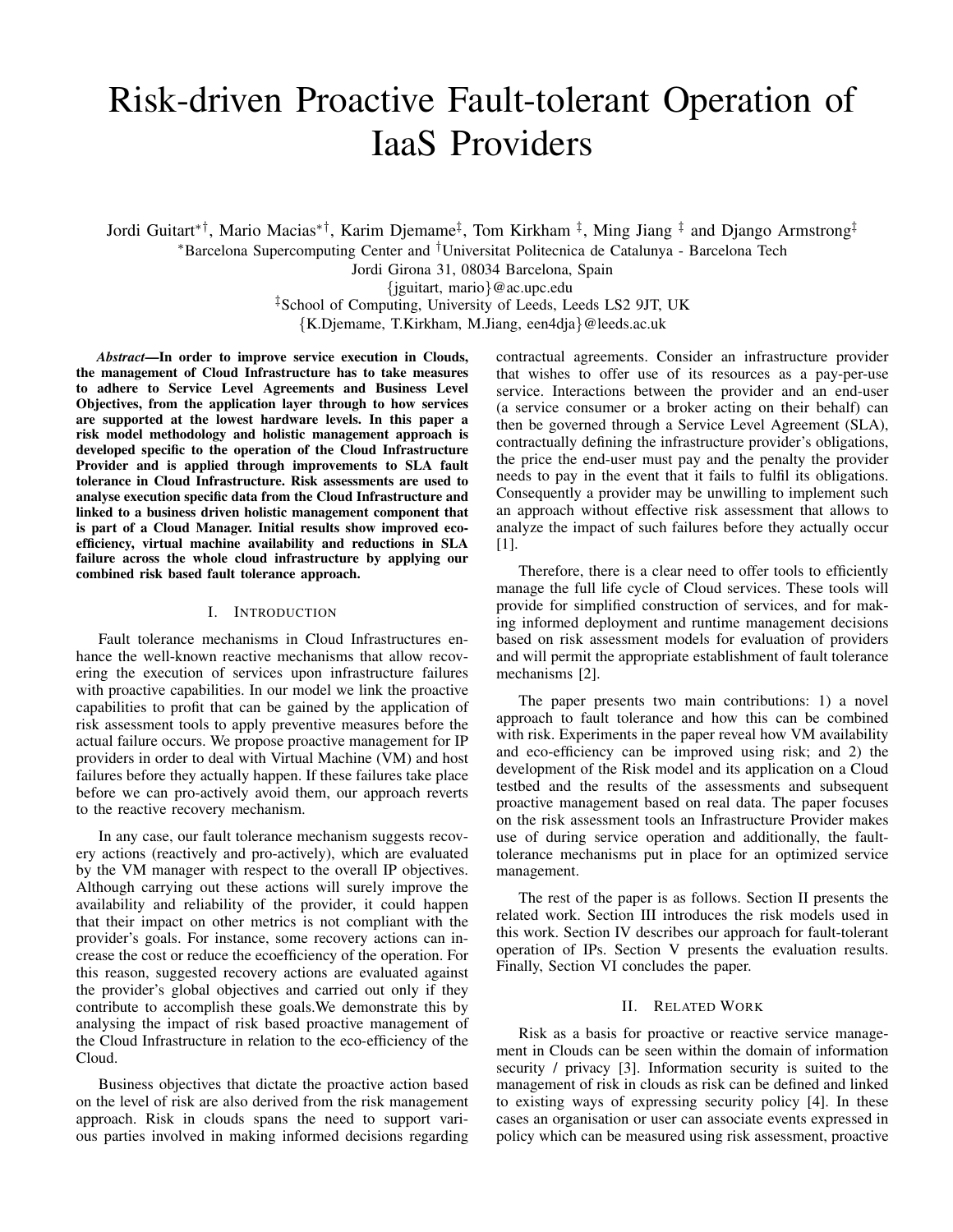and reactive action can then added to the process to act upon the risk [5]. Risk as a management concept has a significant background in the concept of systems auditing and third party insight into systems [6].

Risk from a third party service as an extension to risk assessment mechanisms has also been explored in cloud environments [7]. In our proposed model we monitor risk in terms of computing resource behaviour within the domain of the Cloud provider and present interfaces for third party auditing and control. Our focus is with respect to internal threats to service execution based on analysis of historic and current data from the infrastructure.

Risk assessment in distributed computing has been researched in various related projects. These projects have included objectives ranging from information protection, evaluation /prediction of QoS and probability of SLA failures [8], [9], [10]. In terms of wider resource failure a wide range of studies exist for distributed computing environments [11], [12].

Several works aim for fault tolerance in computing systems. Remus [13] provides completely transparent recovery from fail-stop failures of a single physical host. The authors encapsulate protected software in a virtual machine, which is replicated asynchronously. This allows the virtual machine to continue executing speculatively. Remus uses timeouts to detect failures, so this is a completely reactive approach. Although it uses virtual machines, Remus does not consider individual VM failures, only physical host failures.

Jung et al. [14] propose a component placement and resource allocation scheme that, in reaction to hardware failures, regenerates the affected software components and reconfigures the set of applications on the resource pool, by either migrating the VM to another host or changing the CPU share allocated to the VM on its current host, to maintain a user-defined availability level while minimizing response time degradation. Again, this approach is reactive and considers only hardware host failures.

Fu [15] presents a self-reconfiguration system for HPC virtualized environments and proposes a set of strategies to select the nodes to execute the tasks. In addition to performance states of candidate nodes, these strategies also consider their reliability status, which is estimated by forecasting when the next failure will occur in that node. Fu's approach is proactive as he proposes migrating a VM when the deadline of task is after the predicted occurrence time of the next failure in its running node. However, this work assumes at most one failure that might occur in the lifetime of a job task. In addition, it is oriented only to node failures.

Nagarajan et al. [16] promote a proactive approach where processes automatically migrate from unhealthy nodes to healthy ones. They monitor the health of physical nodes via periodic sampling of values from the given set of sensors and compare them with threshold values. In case any of the thresholds is exceeded, a target node is selected to migrate the guest VM to. In this aspect, this work is similar to our approach. However, it only considers host failures. In addition, their threshold values refer to low-level parameters such as the safe temperature range for the CPU, which is far from the knowledge of a common user. Instead of this, we deal with risk level categories.

Alonso et al. [17] present a framework which provides a transparent and predictive rejuvenation solution to web services on virtualized platform. They use Machine Learning to estimate the time to crash of a service due to software aging. When this time is below a predefined threshold, software rejuvenation for the service is triggered. This is coordinated with the reconfiguration of the platform to maximize the number of services running simultaneously while ensuring that every service deployed has the resources requested by the service owner. Although this is a proactive approach, it only considers software aging failures, not physical node failures.

Notably, none of the above works proposes a holistic solution including complementary proactive-reactive approaches to tolerate both physical and VM failures, as we do in this paper. In order to influence risk assessment along any business / third party grounds we have to take the management and the setting of the risk assessment outside of the Cloud Fabric into a service level [18]. In the OPTIMIS project we have developed the Holistic Management service in order to achieve this [2]. This service links directly to the OPTIMIS cloud toolkit and components including Cloud Optimisation and Cloud Risk Assessment services. Holistic Management ensures proactive and reactive risk management linked to higher / service level goals.

#### III. RISK MODELS

#### *A. Elements of Risk*

In order to assess the risk associated with the Cloud resources based on (real-time) data provided by the Cloud Monitoring Infrastructure (CMI), it is essential to know what data is required by the risk assessor, and how it is going to be analysed to estimate the actual risk. For this purpose, the *risk inventory* is populated with:

Assets: Virtual Machine (VM), physical host, Service Level Agreement (SLA) with a description of their characteristics. Risk events will be assessed in terms of these.

Incidents / Risk Scenarios: aim to describe any event, condition or their combination that has the potential to reduce the capacity or availability of an asset. They are composed of:

*Vulnerabilities:* describe inherent weaknesses of the asset (e.g. a faulty hardware) and their impact reflects the possibility of a risk incident, e.g. violations of the Quality of Service (QoS), and SLA indicators, inherent to the assets.

*Threats:* represent the other side of the risk which depends on factors independent to the asset, e.g. loss of connectivity of a physical host.

*Adaptive capacity:* description of the mitigating strategies in place for the specific asset, e.g. server replication

*Impact/Consequence of a risk incident*, e.g. failure of a physical host, and is defined using as degraded performance, loss of data, or unavailability. The evaluation is performed according to the indicators selected to describe the asset as well as associated costs, e.g. of not meeting predefined service levels.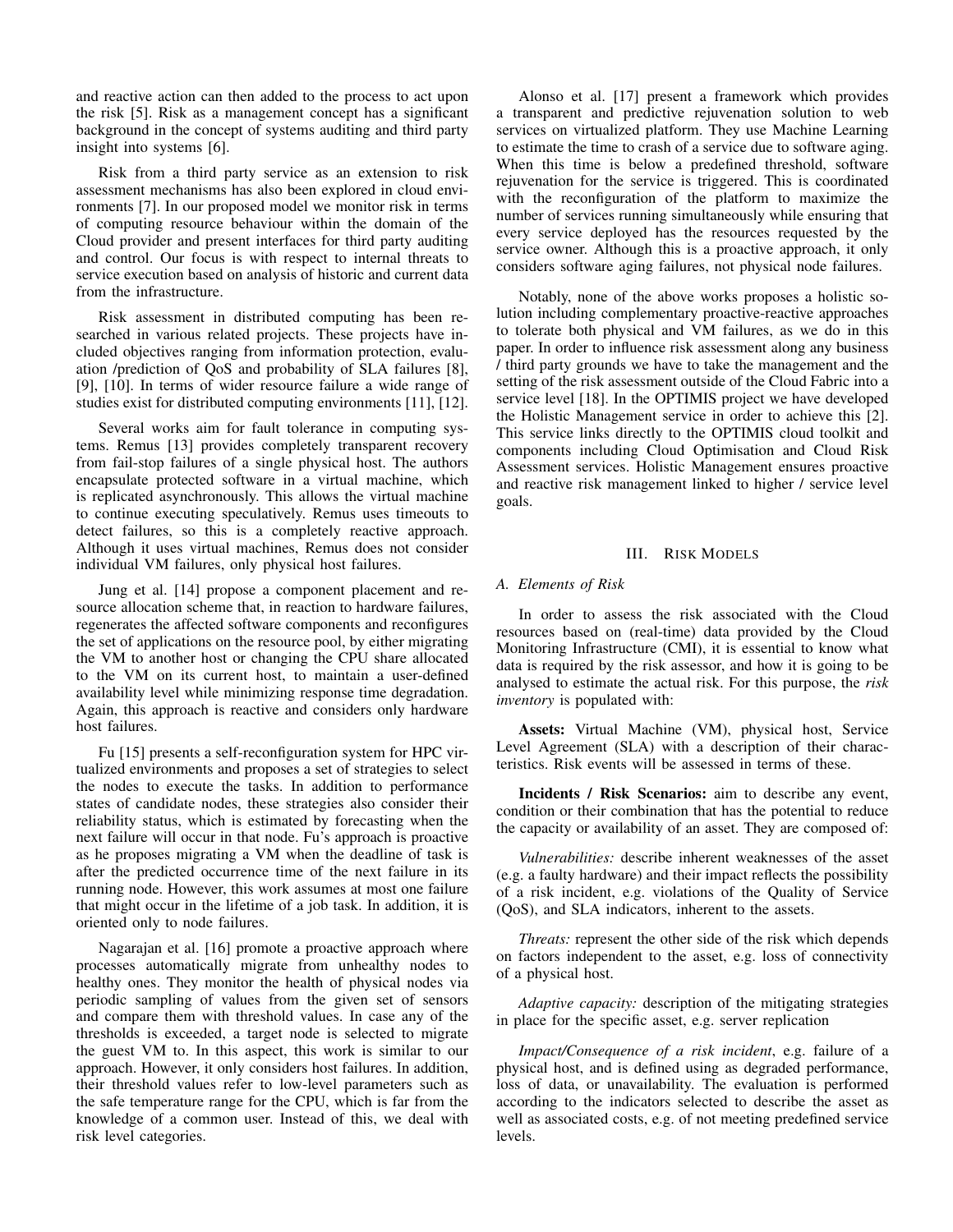

Fig. 1: Generic Risk Assessment Model

#### *B. Process*

A quantitative risk assessment approach is then applied to estimate the level of risk attached to VMs, Physical Hosts, and SLAS thanks to the data gathered by the CMI. Therefore, an identification of the elements of risk in the risk inventory for VMs, Physical Hosts, and SLAS becomes important. It should be noted, that the nature of risks may differ thus, the quantitative risk estimation too.

Figure 1 shows the generic risk assessment model, which divides the risk assessment process into the following stages:

Risk Inventory. At this stage, requirements analysis is performed to identify how the risk inventory is populated.

Vulnerability identification. A vulnerability is considered as a weakness or flaw in system procedures, design or internal, management controls that can be accidentally triggered or intentionally exploited. Let each vulnerability be represented as a single bit in the vulnerability vector:

$$
\vec{V} = \{V_i\} = 1,0 \,\forall i, i=1,2, \ldots n
$$

where  $V_i$  represents an individual vulnerability. The value 1 indicates the presence of this vulnerability in the system under assessment, otherwise 0.

Threat identification. During a threat analysis process potential threat sources and actions that may exploit system vulnerabilities are identified. Information about threats can be gathered from experts, the Cloud provider's historical database or log files. Let each threat be represented as a single bit in the threat vector:

$$
\vec{T} = \{T_j\} = 1,0 \,\forall j, i=1,2,\ldots m
$$

where  $T_j$  represents an individual threat. The value 1 indicates the presence of this threat, otherwise 0.

Data Monitoring. At this stage, the data requirements that need support from the CMI are identified.

Event Analysis. An event can be defined as a pair: a vulnerability and it matching threat. Events can be identified from historical facts, which took place in a specific context. In order to identify the possibility of an event occurring, the likelihood should be estimated considering factors of threatsource motivation and capability, and nature of the vulnerability. Therefore, the likelihood of threat acting over vulnerability is defined as :  $L_{ii} = \langle T_i, V_i \rangle$ 

Quantitative Risk Analysis. Risk is defined as the likelihood of an event and its consequence. After potential events and their likelihood have been identified the quantitative risk assessment approach is applied to estimate a level of risk for VMs, Physical Hosts, SLAs and the IP.

## *C. Model*

Individual risks associated with each event (vulnerability, threat) are first calculated and then an aggregated risk for enhancing knowledge based on these individual risks is estimated. Within the general risk assessment model, several elements of risk are identified:

$$
R_{j,i} = L_{ji} \cdot I_i
$$

Thereafter, the risk for an individual element within an asset under context specific environment can be calculated as follows:

$$
R_E = 1 - \prod_{j=1}^{m} (1 - R_{ji})
$$

where  $E = 1, 2, \ldots$  is an individual element of risk within the asset. The formula only applies in cases when an element has threats and vulnerabilities associated.

The aggregated risk consists of all individual risks within an asset and is defined as:

$$
R_{agg} = 1 - (R_{E_1} \cdot R_{E_2} \cdot \ldots R_{E_k})
$$

#### IV. FAULT-TOLERANT IP OPERATION

Our approach for fault-tolerant VM management in an IP considers the synergistic operation of several components:

Risk Assessor, which is able to assess the risk level of a virtual machine or a physical host according to the current status and forecast their risk level according to foreseen status. In addition, it can assess/forecast the overall risk level for the provider, which adds SLA failure and legal risks to the aforementioned VM and host failure risks. Risk-level assessments and forecasts are derived using the models described in previous section.

Fault Tolerance Engine (FTE), which is responsible for self-healing infrastructure operation, in particular, it enables tolerance to physical host<sup>1</sup> and virtual machine failures. To detect such failures, it monitors the state of physical hosts and virtual-IT infrastructure. The engine processes this monitoring information and decides whether any corrective action is required during services' operation, such as restarting a recently failed VM.

The engine combines two complementary approaches to enable fault tolerance, namely reactive and proactive. The reactive approach is able to detect already occurred failures and initiate recovery actions, as described in Section IV-A. The proactive approach is able to anticipate foreseen failures

<sup>&</sup>lt;sup>1</sup>We consider the failure of a whole host, not individual components within a host.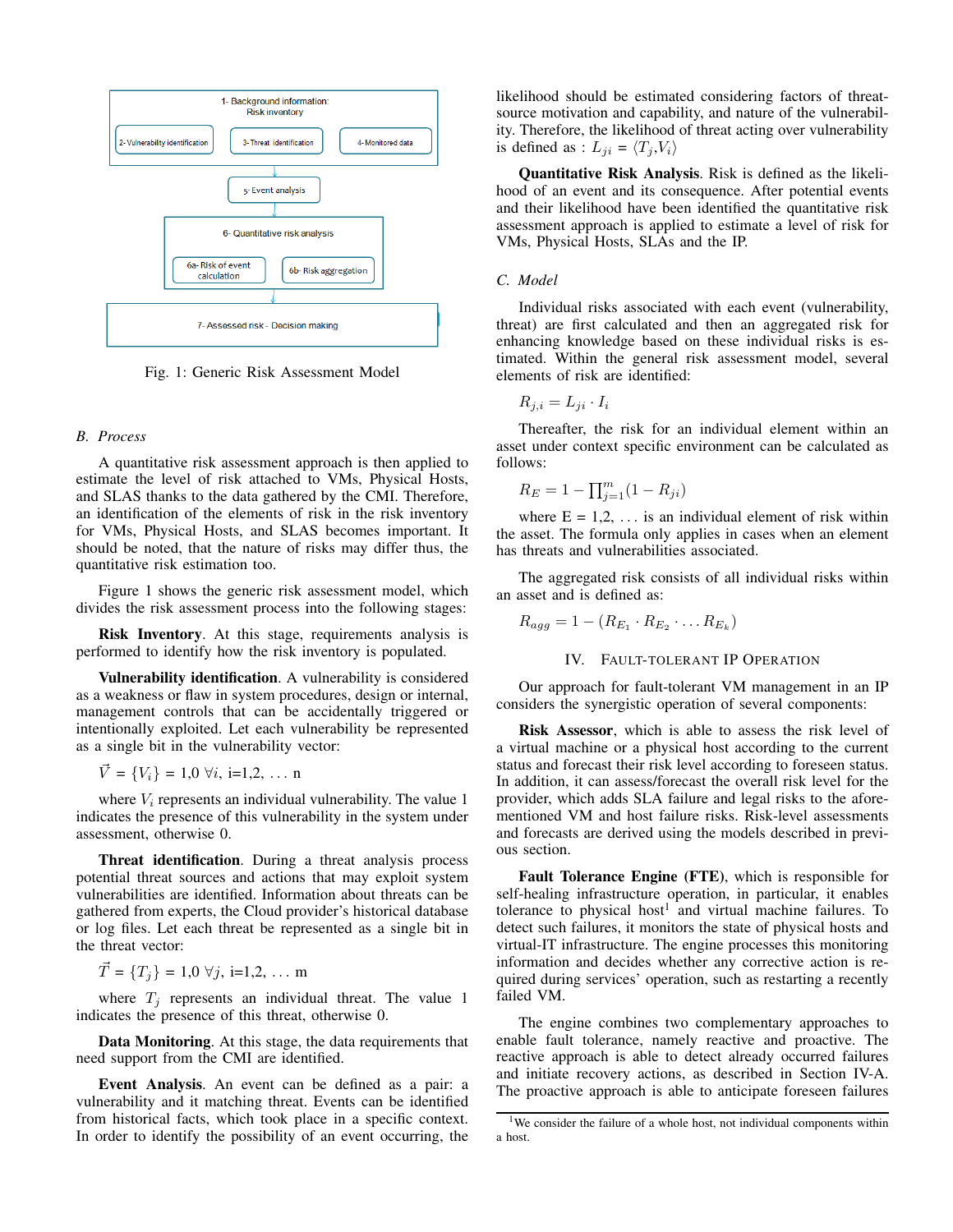and initiate preventive recovery actions before the actual failure occurs, as described in Section IV-B. Note that if a host or VM fails without prior notice from the proactive fault tolerance mechanism, the described reactive approach takes place.

Note that this component only deals with failures at the infrastructure level. This means that software failures occurred during the execution of services within the VMs are not considered at this level, because this is a responsibility of the SP. Additionally, it assumes stateless services. Therefore, no transaction/check pointing mechanism is needed to handle recovery of services execution upon failures.

However, the engine does not actuate directly. It notifies holistic management components that corrective actions are needed, suggesting what these actions can be. The acceptance of those suggestions and the details of how to carry out necessary actions are left to those higher-level components. In particular, this is the role of Cloud Manager (CM), which decides at global level about fault tolerance recommendations, whether to accept them or not, and if accepted, where to restart/migrate the virtual machine (i.e. in the provider's local infrastructure or bursting it to an external provider). This decision is taken aiming to fulfil the BLOs of the IP, as described in Section IV-C.

#### *A. Reactive Fault Tolerance*

To detect the failure of virtual machines, the engine periodically checks if virtual machines are online by pinging them. When a virtual machine does not respond, the engine checks also its CPU consumption and its state. When a VM failure is detected, the CM is asked to restart the failing VM.

To detect the failure of physical hosts, the engine periodically checks if physical hosts are online by pinging them. If any physical resource does not respond within a given time, it is considered to be down, and the CM is asked to restart the VMs running in that host in other hosts.

#### *B. Proactive Fault Tolerance*

Besides this reactive behaviour, the engine is also able to anticipate failures in a proactive way. This is done is collaboration with the risk assessor described previously. The Fault Tolerance Engine can configure the risk assessor with the aim to receive proactive notifications when the risk level of VM or host failure is above a given threshold. The rationale used to set this risk level is two-fold. On one side, it can be set for all the VMs running in the provider and for all its physical hosts if the provider's business strategy includes a risk level constraint or an aim to optimize the overall risk level during its operation. On the other side, it can be set individually for the VMs composing a specific service, if a risk level constraint has been specified in the service manifest [2].

Once the engine receives an alert from risk assessor that a physical host is going likely to fail, it informs the CM about this situation by suggesting the migration of all the VMs running in that host to other hosts.

If the engine is alerted of a potential VM failure, the process is the same than the reactive behaviour: that is ask the CM to restart that VM.

#### *C. Holistic Management*

This section describes the algorithm used by CM to decide about fault tolerance recommendations coming from the Fault Tolerance Engine, namely whether to accept them or not, and if accepted, where to restart/migrate the virtual machine.

The algorithm is based on multi-faceted management and considers four high-level facets of the IP, namely Trust level, Risk level, Eco-efficiency, and Cost. Using high-level facets allows an easily alignment with the provider's BLOs. The IP's administrator can define these BLOs, specifying in this way the provider's interests. The BLOs can include a high-level facet to optimize and a number of constraints over these high-level facets. For instance, minimize the risk level while keeping the cost under a given value.

When CM receives a request from the engine to restart or migrate a VM, it builds four vectors (one for each highlevel facet) of size 3, where each cell represents the forecast of the overall trust, risk, eco-efficiency, or cost for the IP for a corresponding action, namely reject the suggestion to restart/migrate the VM, accept this suggestion and deploy the new VM in the local infrastructure of the IP, and accept the suggestion and burst the VM to another IP.

One vector corresponds to the objective function defined in the BLOs and all of them can be used to check constraints by eliminating values over/below the threshold in the respective vector. The goal is to select the allocation that max/minimizes the objective function in the first vector and fulfils the constraints in the rest.

## V. EVALUATION

#### *A. Fault-tolerant IP Operation*

Our approach for fault-tolerant IP operation has been evaluated by means of a synthetic 24-hour web workload, with a peak of workload during afternoon and an off-peak during late night. In between the peak and off-peak phases, there are intermediate workloads. The statistical description of the workload is as follows. The average service deployment frequency is 1 service every minute during peak and 1 service every 10 minutes during off-peak. The running time of the services follows a Normal distribution, where mean is 6 minutes and standard deviation is 5 minutes, with a maximum of 30 minutes. The number of Virtual Machines per service follows also a Normal distribution, where mean is 1 VM and standard deviation is 2 VMs, with a maximum of 4 VMs.

To have statistically sound data, we have evaluated an environment with a high rate of failures. This rate is unrealistic compared to usual IP operation, but it may reflect some situations such as general outages. Two types of failures have been considered: VM failure and Node failure. Using the Reactive mode, after a VM failure, the VM can be restarted for getting it operational after some seconds or minutes. When a physical node fails, the VMs that are running there are restarted in another node, if there is enough capacity. If there is not enough capacity in other nodes, VMs are restarted in the node that crashed after it gets restarted. The Proactive mode can restart VMs or migrate VMs before the actual failures occur. The placement of the VMs is decided by the Virtual Machine component, that is configured in the same mode as CM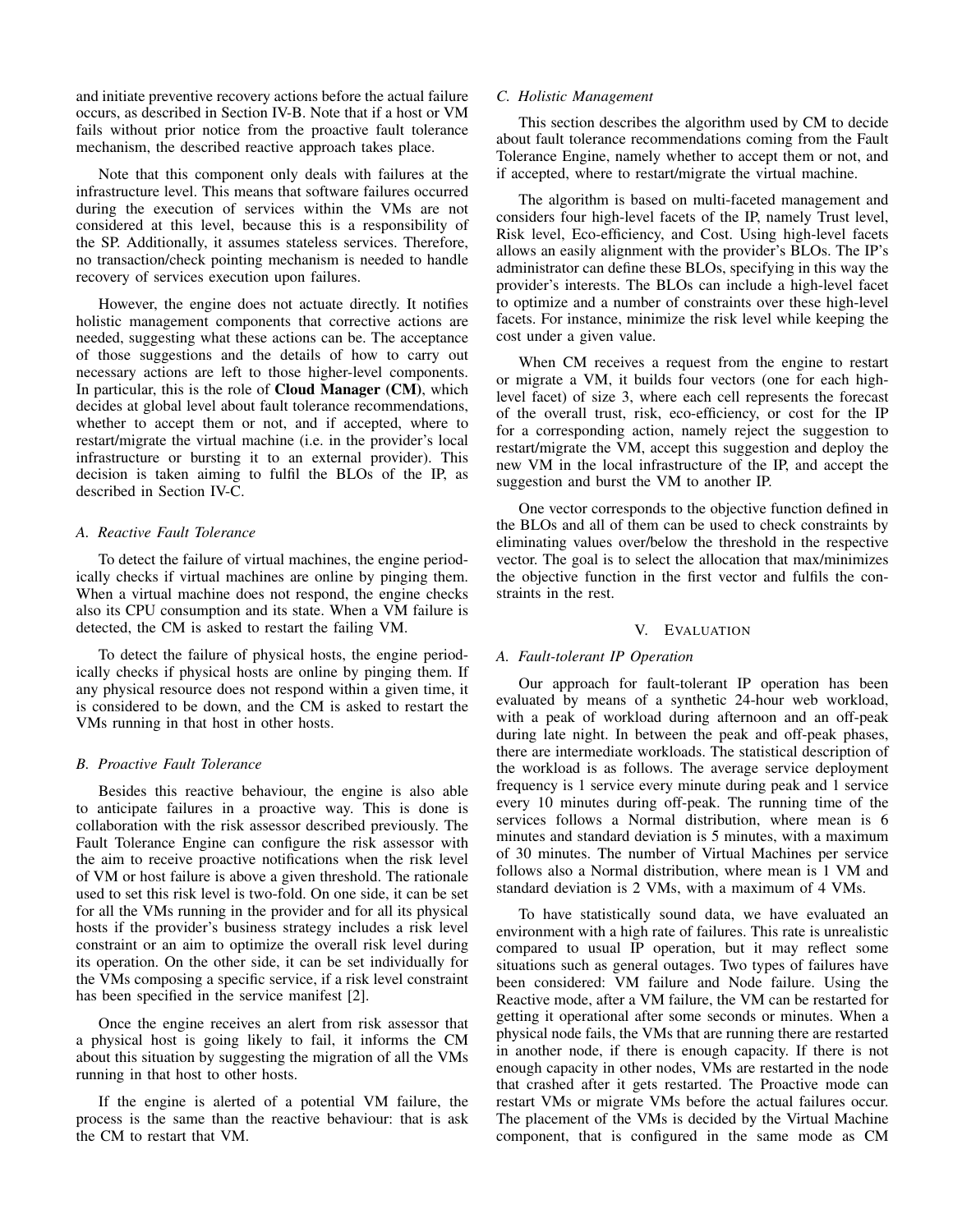(Energy Efficiency Maximization or Risk Minimization) and, depending on the configuration, will distribute or consolidate the deployed VMs.

We have compared the same workload in a testbed of 4 nodes with 32 CPUs each node. As shown in Table I, for each evaluation, different configurations have been considered for Cloud Manager (CM) and Fault Tolerance Engine (FTE). CM can work in *energy efficiency maximization* or in *risk minimization* mode. FTE can be configured in *reactive* mode (only notifies after VMs or nodes fail), *proactive mode with a low risk threshold* (notifies CM when the probability of VM or node failure is 50%), *proactive mode with a medium risk threshold* (probability of failure is 70%), or *proactive mode with a high risk threshold* (probability of failure is 90%). In our experiments, we evaluate 3 metrics:

Availability: the amount of time in which the VM runs the services, and these are available to the client. We consider that the VM is not available when it (or the physical node that contains it) has crashed, when the VM is being restarted, or when the VM is being migrated. In our experiments, we are not considering software failures.

IP risk level. Calculated using the IP failure risk model.

IP energy efficiency. To simplify the evaluation, the energy efficiency values are shown in percentages. 100% of energy efficiency means that the physical nodes that are switched on are using all their CPUs. Nodes that have no workload are switched off, and they will automatically switch on when the running nodes do not have enough resources for the incoming requests. 0% of energy efficiency would mean that all the nodes are switched on and there are no running tasks.

| CM mode  | FTE mode           | Avail. | Risk | Energy Eff. |
|----------|--------------------|--------|------|-------------|
| Risk Min | Reactive           | 84%    | 3.5  | 30%         |
| Risk Min | Proactive (low)    | 81%    | 4.2  | 37%         |
| Risk Min | Proactive (medium) | 89%    | 3.4  | 26%         |
| Risk Min | Proactive (high)   | 94%    | 3.6  | 28%         |
| EE Max   | Reactive           | 79%    | 5.8  | 60%         |
| EE Max   | Proactive (low)    | 81%    | 5.6  | 55%         |
| EE Max   | Proactive (medium) | 86%    | 5.7  | 54%         |
| EE Max   | Proactive (high)   | 88%    | 5.5  | 54%         |

TABLE I: Results of the fault tolerance experiments

Table I shows how *risk minimization* policies provide better % of availability of the VMs, since they tend to distribute the workload and minimize the probability of errors due to resources overload. For proactive mode, the higher the threshold, the higher the % availability. The explanation for this is that a low threshold would trigger migration actions prematurely and, since the VM is unavailable during migration, more migrations will entail less availability. That explains that reactive mode provides more availability than proactive mode with low threshold.

*Energy efficiency maximization* policies provide lower % of availability because they tend to consolidate all the workloads in the nodes, and this increases the probability of failure due to overload. Reactive mode only restarts VMs when they fail, so there are no preventive actions to avoid VMs to be unavailable when Risk Assessor detects that a physical node is about to fail. Proactive mode is able to increase the % of availability of



Fig. 2: IP risk during off-peak hours for energy-efficiency maximization policies

the VMs because it can anticipate the host failures and migrate many VMs when possible.

As expected, *energy efficiency maximization* policies provide better energy efficiency. However, proactive mode actually decreases energy efficiency when compared with reactive mode. This is because proactive mode tends to distribute VMs when the risk of failure is high to improve the availability, which reduces the consolidation. It is important to remember the main goal of fault-tolerant IP operation is to avoid the maximum number of failures, so this behavior is compliant with this goal.

Note that *proactive risk minimization* with low threshold provides higher energy efficiency than its other *risk minimization* counterparts because it favours the consolidation of VMs when they are migrated from a node that is about to fail to other nodes that already host running VMs. The consolidation caused by the migrations is also increasing the risk of failure. In any case, *risk minimization* policies provide lower risk than *energy efficiency maximization* ones.

The effectiveness of the policies is different depending on the overall load of the physical hosts. This can be appreciated in the following figures. Note that proactive mode in the figures refer to the version with medium threshold. In particular, as shown in Figure 3), the difference in terms of risk between proactive and reactive modes for *energy efficiency maximization* is minimum during peak hours because of the overload of hosts, that minimize the possibilities of redistributing VMs for consolidating them. As shown in Figure 2, during offpeak hours the higher risk level for proactive mode must be considered a proof of the effectiveness of such policy: the consolidation of VMs is always at its maximum possible. Figure 4 and Figure 5 show that *risk minimization* policies have similar results in terms of risk in both proactive and reactive modes (the important fact is that proactive mode helps increasing the availability rate, as explained later).

In terms of energy efficiency, Figure 6 and Figure 7 show that proactive mode provides lower energy efficiency, as mentioned previously. Both reactive and proactive modes are more stable during off-peak hours with respect to peak hours because there are less deployments and failures, so Fault Tolerance Engine is triggered less frequently. A similar behaviour can be observed in Figure 8 and Figure 9, but with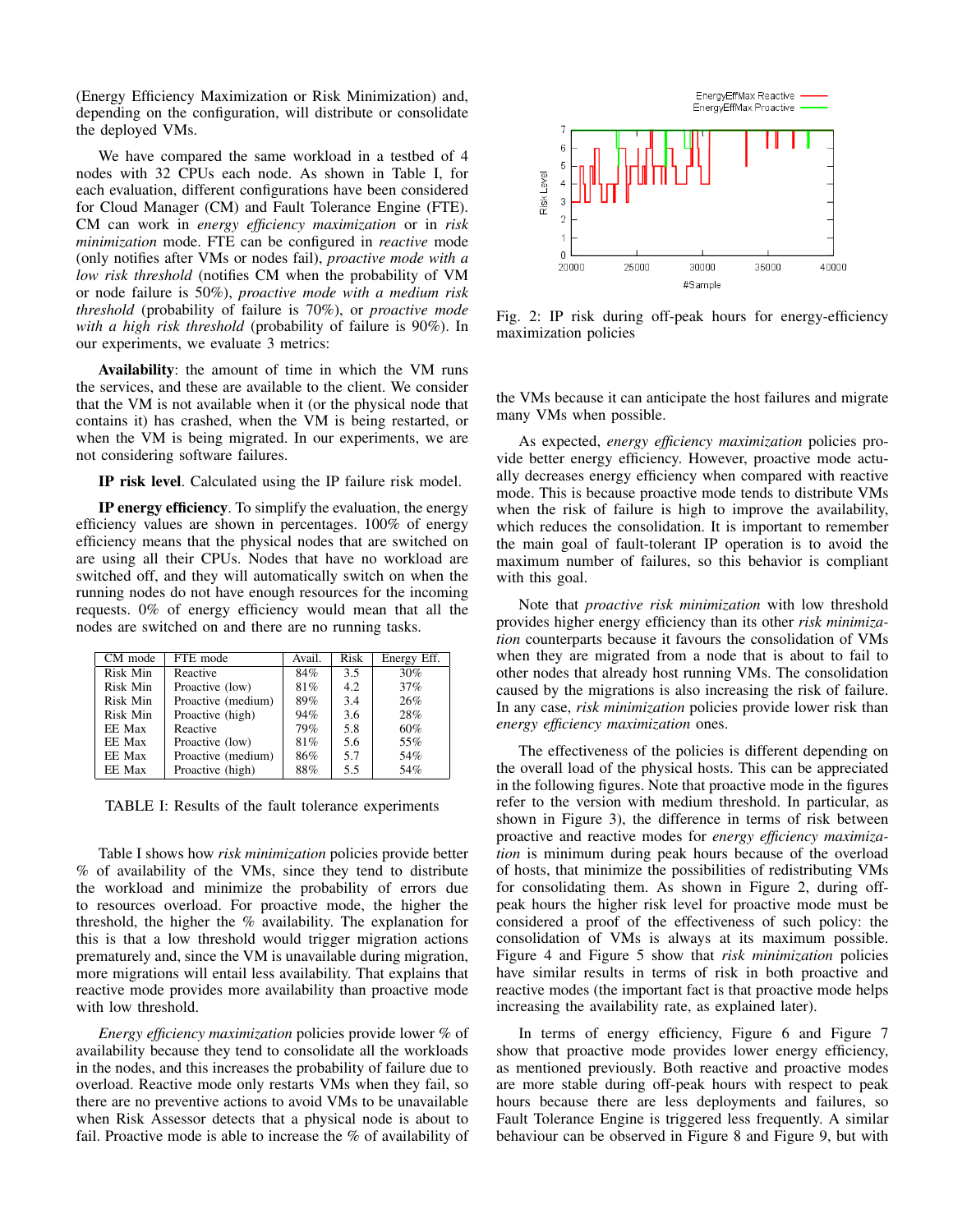

Fig. 3: IP risk during peak hours for energy-efficiency maximization policies



Fig. 4: IP risk during off-peak hours for risk minimization policies

a lower rate of energy efficiency caused by *risk minimization* policies.

For measuring VM availability over time, we have measured one sample each 20 minutes. Each sample measures the average availability of all the VMs deployed in the system during these 20 minutes. According to this, peak hours correspond to samples 30:50 and off-peak to samples 0:30 and 50:80. Figure 10 and Figure 11 show that, as opposite to energy efficiency and risk, the availability of the VMs is kept stable during the whole experiment especially for *risk minimization*



Fig. 5: IP risk during peak hours for risk minimization policies



Fig. 6: Energy-efficiency during off-peak hours for energyefficiency maximization policies



Fig. 7: Energy-efficiency during peak hours for energyefficiency maximization policies

in proactive mode, both in off-peak and peak hours.

#### *B. Early Experiments of Risk Models in Cloud Testbed*

*1) Cloud testbed description:* The risk infrastructure was deployed as part of the wider OPTIMIS toolkit on a Cloud Infrastructure provided by the University of Umea, Sweden. The infrastructure consisted of two physical hosts each containing 64G of RAM and 32 (2.4 Ghz) cores each. A VM consisted



Fig. 8: Energy-efficiency during off-peak hours for risk minimization policies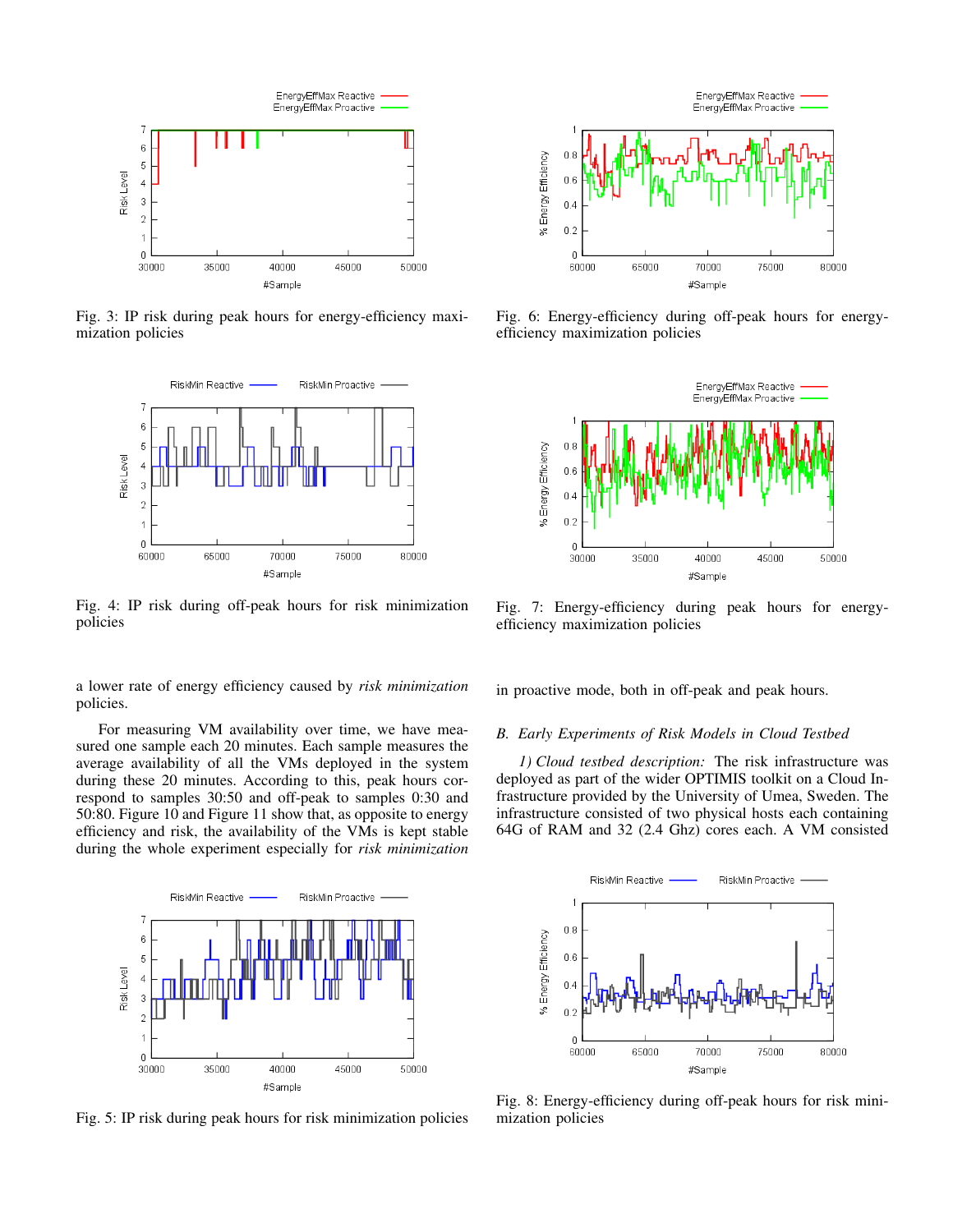

Fig. 9: Energy-efficiency during peak hours for risk minimization policies



Fig. 10: Availability of VMs for risk minimization policies



Fig. 11: Availability of VMs for energy-efficiency maximization policies

of 3 cores each. We conducted the experiments with 8 VMs deployed on the hosts, 6 on one and 2 on the other.

The experiment looked at the proactive management of risk using the OPTIMIS holistic management and the risk assessor component using live monitored metrics from the test bed. The concept being that in order to reduce risk to the system based upon the risk levels the CM would proactively react to reduce risk in order to protect the service execution. Risk was primarily measured using a variety of metrics and the primary metrics of concern consisted of CPU and Memory capacity for the physical and virtual hosts. For the SLA the combined risk of the Virtual and Physical Hosts was taking into account. The IP risk included the SLA risk but also the impact of the current computing capacity within the infrastructure using the Xentop metric.

The experiment was conducted using a standard service manifest. The manifest deployed a VM with a service that would gradually increase CPU load up to a certain level on the VM. This has the effect of reducing its capacity for service execution and thus increasing the VMs risk. We detected the increased CPU load via the monitoring tools on the infrastructure which we processed to express on a scale of 0 to 1. The closer the score to 1 relates to the increased probability of the service on the VM or Physical host failing. We completed the risk calculation by multiplying the value by the impact set on the same scale. Risk Bands are then applied to the resultant value. The risk scale of 1-7 was visualised in the Risk UI and presented in the graphical representation of the results. Once the risk of the IP reached 4 the deployment of the VMs was changed in order to reduce risk. The VM with high CPU was given extra capacity or migrated onto a more powerful host.

*2) Results:* The experimental results were recorded from the service deployment phase in order to show increased risk as the service came online and computation increased. The results were captured to include the proactive management phase which shows a reduce in risk as the processing load is redistributed in the IP by the CM. Table II shows the Risks (and main contributory threats / vulnerabilities) that were recorded for the four main risk types of Physical Host, Virtual Machine, SLA and IP risk at the time of CM notification.

| Risk            | Vulnerabilities                                                      | <b>Threats</b>                                                                                                  |  |
|-----------------|----------------------------------------------------------------------|-----------------------------------------------------------------------------------------------------------------|--|
| Virtual Machine | Unresponsive VM<br><b>Inadequate Memory</b><br>Inadequate CPU        | CPU Usage<br>Memory Usage<br><b>VM</b> State<br>OS Release                                                      |  |
| Physical Host   | Slow Network<br>Unstable Host<br>Inadequate Memory<br>Inadequate CPU | Capacity<br>CPU Usage<br>Memory Usage<br>Network performance<br><b>Blacklisted Domain Name</b><br>Reboot Needed |  |
| SLA.            | SLA Failure                                                          | <b>VM Risk</b><br>Physical Host Risk                                                                            |  |
| IP              | Capacity of IP Exceeded<br>SLA Breach                                | Capacity<br>SLA Risk                                                                                            |  |

TABLE II: Risks, Threats and Vulnerabilites during Service Execution

The results show the impact on the risk of the proactive holistic management. The CM sets a threshold at which to receive notifications of risk from the risk assessment engine.